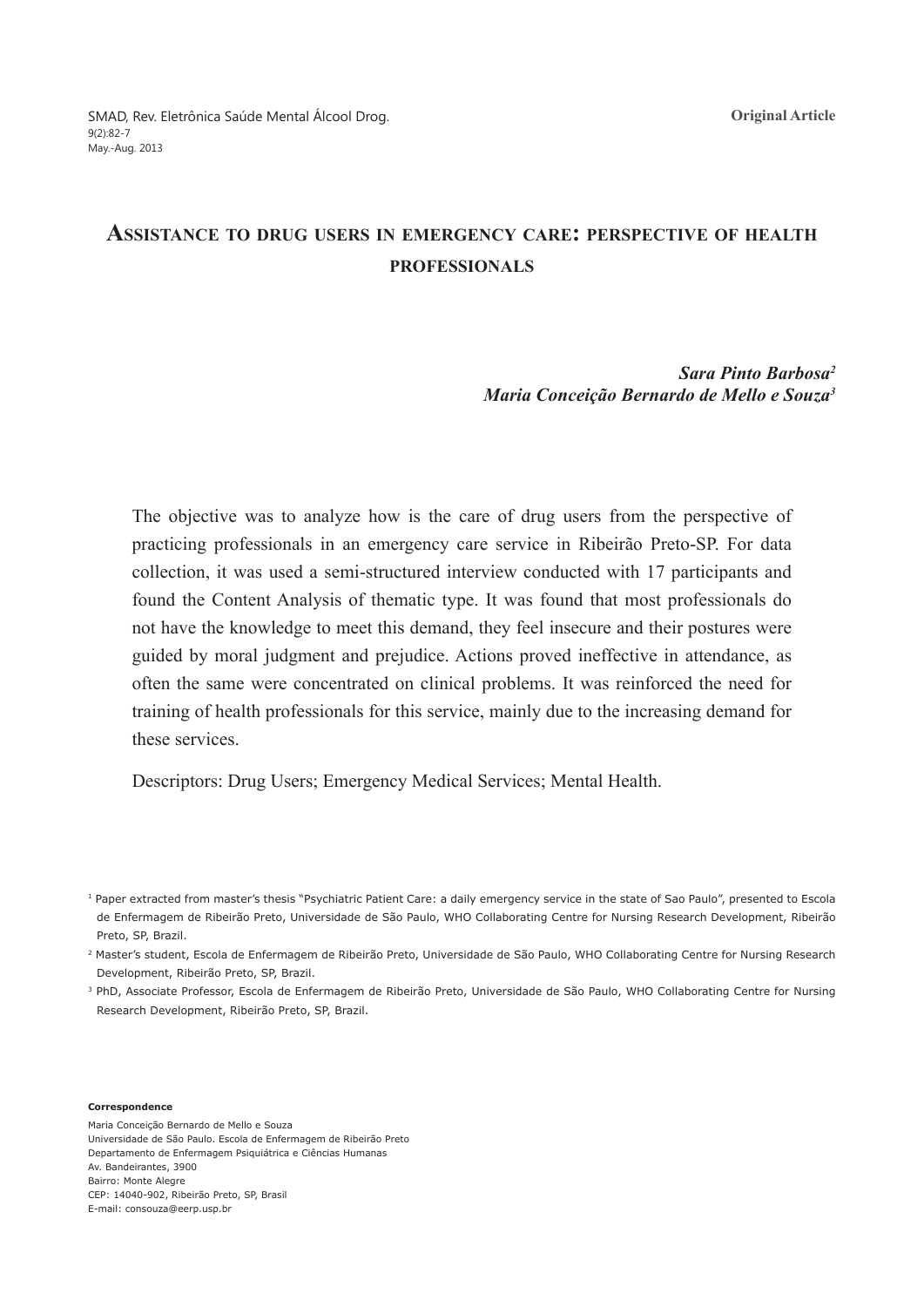## **Atendimento aos usuários de substâncias psicoativas em pronto atendimento: perspectiva dos profissionais de saúde**

Objetivou-se analisar como ocorre o atendimento de usuários de substâncias psicoativas, a partir da perspectiva dos profissionais atuantes, num serviço de pronto atendimento do município de Ribeirão Preto, SP. Para a coleta de dados, utilizou-se entrevista semiestruturada, realizada com 17 participantes e procedeu-se à Análise de Conteúdo do tipo temática. Constatou-se que a maioria dos profissionais não dispõe de conhecimento para o atendimento a essa demanda, sentiam-se inseguros e suas posturas eram guiadas por julgamento moral e preconceito. As ações mostraram-se pouco eficazes no atendimento, visto que quase sempre as mesmas se concentravam em problemas clínicos. Reforça-se a necessidade de formação dos profissionais de saúde para esse atendimento, sobretudo devido à crescente procura por esses serviços.

Descritores: Usuários de Drogas; Serviços Médicos de Emergência; Saúde Mental.

# **Atención <sup>a</sup> los usuarios de substancias psicoactivas en presto servicio: perspectiva de los profesionales de salud**

Se objetivó analizar como ocurre el servicio de usuarios de substancias psicoactivas, desde la perspectiva de los profesionales actuantes, en un servicio de presto servicio del municipio de Ribeirão Preto-SP. Para recogida de datos se utilizó entrevista semiestructurada realizada con 17 participantes y se procedió el Análisis de Contenido del tipo temática. Se constató que la mayoría de los profesionales no dispone de conocimiento para el servicio la esa demanda, se sienten inseguros y sus posturas eran guiadas por juicio moral y preconcepto. Las acciones se mostraron poco eficaces en el servicio, visto que casi siempre las mismas se concentraban en problemas clínicos. Reforzamos la necesidad de formación de los profesionales de salud para ese servicio, especialmente debido a la creciente busca de estos servicios.

Descriptores: Consumidores de Drogas; Servicios Médicos de Urgencia; Salud Mental.

## **Introduction**

The abuse of psychoactive substances is now a social, health and public safety problem and have increasingly occurred early in people's lives<sup>(1)</sup>. It must be noted the increase in health care costs due to the potential complications of the use of these substances in clinical already installed<sup>(2)</sup>.

This issue is still regarded as one of the reasons of increasing demand for emergency services that address mental health<sup>(3)</sup> and thereby also causing the increasing occurrence of cases with clinical complications.

In this sense, the adequacy of services to the assistance to this demand is now one of the priorities of the Ministry of Health as a possible treatment suited to users of psychoactive substances<sup> $(4)$ </sup>. To serve this clientele is ministerial political improve the care in services that compete for the attention of greater complexity, such as the emergency services who are dedicated to attend in cases of intoxication and abstinence<sup>(5)</sup>.

Thus, the aim of this study is to analyze how is the assistance to users of psychoactive substances in a Basic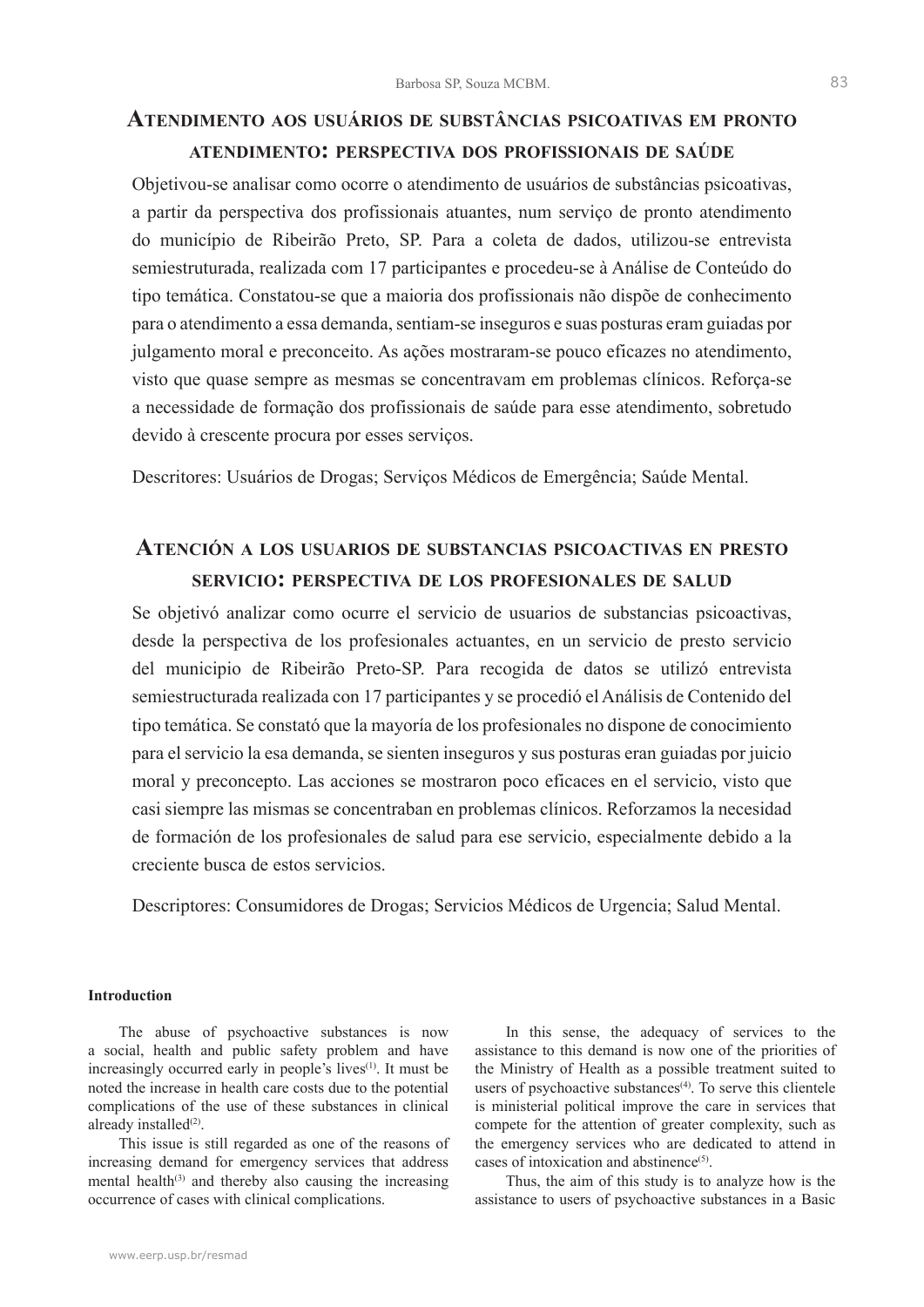District Health Unit (UBDS) of the Western District of Ribeirão Preto, from the perspective of professionals working in the emergency care service of the same.

### **Methodology**

Research with descriptive and analytic characteristics with qualitative approach, performed in the period from April to August 2011. To obtain data it were used semistructured interviews with professionals who work in a general ED in a Basic District Health Unit (UBDS). The interview questions were about the care of patients with specific demand in mental health and psychiatry.

The study site is a service of Emergency Room (ER) of one of the five health district of Ribeirão Preto, in the state of São Paulo. The same is bound to Faculty of Medicine, University of São Paulo (FMRP-USP) known to be an important place not only in health care, but in teaching and practical training for new professionals. All health professionals of this ED were invited to participate in the study giving an interview to the researcher, the only exclusion criterion was not accepting to participate. In this study there was only one case of denial to be interviewed and was respected this right of the professional.

The number of participants was obtained through theoretical saturation of the data, ie, when there is already a theoretical depth and the collection of new data would point a few new elements for analysis<sup>(6)</sup>. Thus, this study consisted of 17 participants. The same, after accept to participate in the research, signed a Statement of Consent (TCLE). Thus, the interviews were conducted in a room reserved of service and lasted on average 30 minutes. The samples were audio recorded and later transcribed.

The interviews were analyzed about the content, and such being obeyed the following order: pre-analysis, which was performed fluctuating readings, ie, superficial readings, in order to explore the full interview transcript material, material exploration when it was started the grouping of the data in units of record, and finally processing and further interpretation of the results, in this step being performed the categorization, ie, the grouping according to similarity rating them due to their common characteristics<sup> $(7)$ </sup>. In this study it was used the content

analysis of thematic type with the thematic nuclei being extracted from the interviews that focused on attendance to drug users in service in ER.

The research conformed to the ethical rules of Resolution 196/96 which provides for research in humans and for implementation was approved by the Ethics and Research Committee of the FMRP-USP under 445/CEP-CSE-FMRP-USP process . The names of the participants are fictitious and some have been chosen by them during interviews.

### **Results and discussion**

First the profile of respondents is presented (Figure 1), followed by analysis and discussion from the interviews with health professionals. Of the 17 participants interviewed five are nurses, eight are nursing assistants, two are nurse technicians, and two are doctors. Regarding gender, seven are men and ten are women. The age range of professionals ranged from 26 to 54 years. Eight participants reported having another job, one of them being outside the area of health and one is a professor of higher education.

About participation in courses for formation in the area of mental health, seven participants reported that they had watched presentations offered by educational institutions at the service location, none of these presentations was given by the Municipal Health Secretary. This suggests little investment by the municipality in specific formation in mental health. Seven higher education professionals reported having done postgraduate course, two of these - a doctor and a nurse - said the postgraduate course they have is in the area of mental health. The working time in the service of ER varied from one month to 18 years and may be observed that the permanent staff (except residents who take turns more often) presents certain permanence.

In the city of Ribeirão Preto-SP, users who require hospitalization or who are in situations of urgency or emergency due to use or abuse of psychoactive substances can be easily found in ER services, as in these sites are carried out screening for attendance in more complex levels of health services.

| <b>Fictitious name</b> | Gender | Age | Occupation             | $PG+$     | <b>Working time</b>  | Presentation in the area of MH | Other employment |
|------------------------|--------|-----|------------------------|-----------|----------------------|--------------------------------|------------------|
| Mara                   | F      | 28  | Auxiliary*             | <b>No</b> | 3 years              | Yes                            | <b>No</b>        |
| Heloísa                | F      | 30  | Auxiliary              | <b>No</b> | 8 years              | Yes                            | No.              |
| Regina                 | F      | 45  | <b>Nurse</b>           | Yes       | 14 years             | Yes                            | <b>No</b>        |
| Eduardo                | M      | 30  | Auxiliary              | No        | 3 years and 2 months | Yes                            | <b>No</b>        |
| José                   | M      | 45  | Auxiliary              | <b>No</b> | 4 years              | No.                            | Yes              |
| Augusto                | M      | 31  | Auxiliary              | <b>No</b> | 1 year               | Yes                            | No.              |
| Maria                  | F      | 44  | Technique <sup>†</sup> | No        | 2 years              | Yes                            | Yes              |
| Flora                  | F      | 43  | Nurse                  | Yes       | 2 years              | No                             | Yes              |
| Joana                  | F      | 36  | Auxiliary              | <b>No</b> | 15 years             | No.                            | No.              |
| César                  | M      | 26  | Doctor                 | Yes       | 1 month              | <b>No</b>                      | <b>No</b>        |
| Ana                    | F      | 33  | Nurse                  | Yes       | 2 years              | <b>No</b>                      | No.              |
| Pedro                  | M      | 26  | <b>Technique</b>       | <b>No</b> | 3 years              | No.                            | Yes              |
| Alice                  | F      | 40  | Auxiliary              | No.       | 1 year and 7 months  | <b>No</b>                      | Yes              |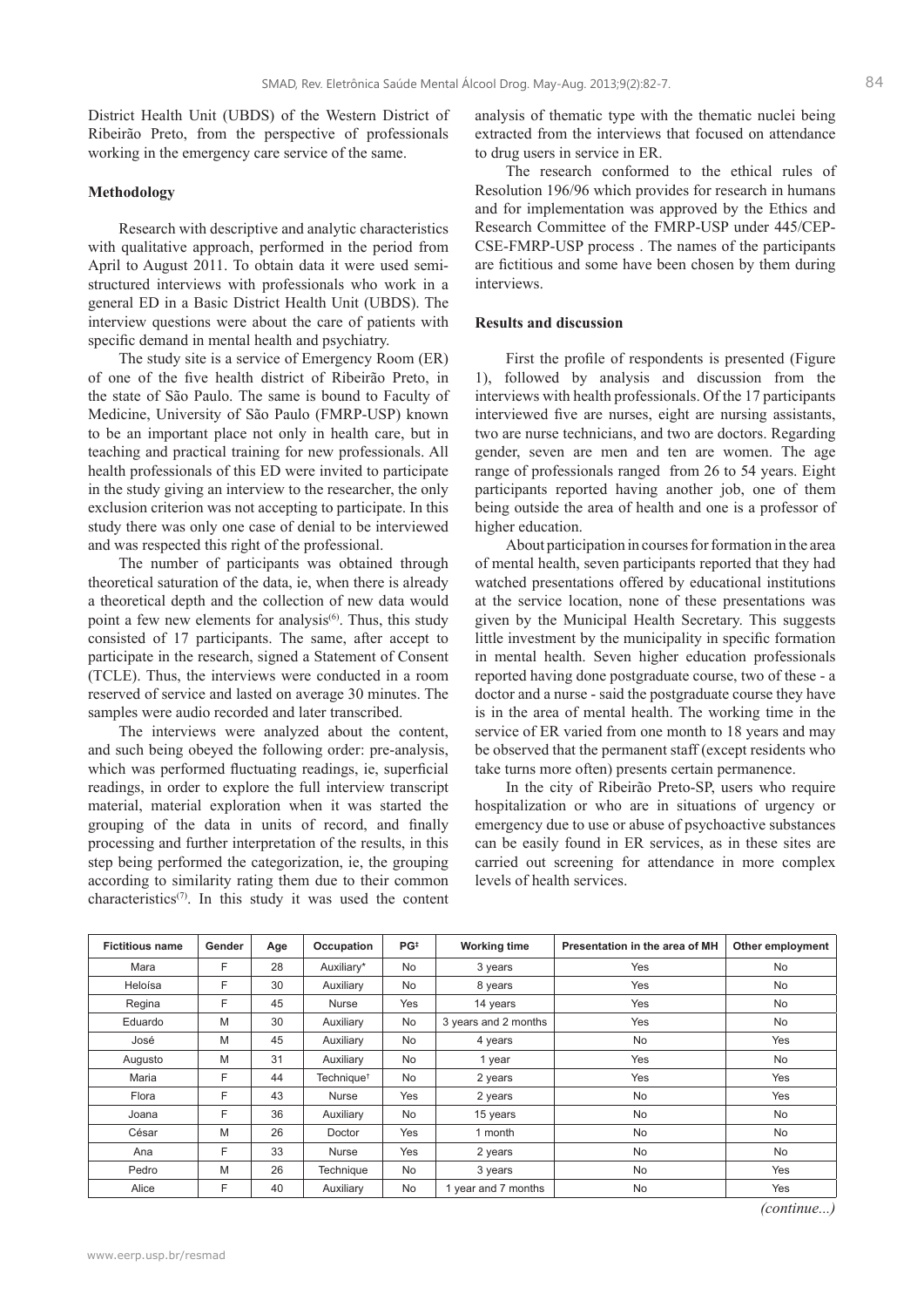| <b>Fictitious name</b>         | Gender | Age | Occupation   | PG <sup>#</sup> | <b>Working time</b> | Presentation in the area of MH | Other employment |
|--------------------------------|--------|-----|--------------|-----------------|---------------------|--------------------------------|------------------|
| Vera                           |        | 48  | <b>Nurse</b> | Yes             | 18 months           | Yes                            | Yes              |
| Clarisse                       |        | 54  | <b>Nurse</b> | Yes             | 6 years             | <b>No</b>                      | <b>No</b>        |
| Ricardo                        | M      | 30  | Doctor       | Yes             | 4 months            | No                             | Yes              |
| Elias                          | M      | 40  | Auxiliarv    | No              | 3 years             | No                             | Yes              |
| * Auxiliary: Nursing auxiliary |        |     |              |                 |                     |                                |                  |

† Technique: Nursing technique;

‡ PG: Postgraduate.

Figure 1 - Profile of study participants, Ribeirão Preto, SP, Brazil, 2011

The Psychosocial Care Center for Alcohol and Drugs (CAPSad) attends patients through spontaneous demand or referrals. During data collection, this service available in the city was in trouble for not having a psychiatrist on its staff of fixed professionals, which made it impossible for drug users to seek the service, making sometimes the ER as the only place available to attend this demand.

This can be proved by the reports of the participants of this study that, in general, said that the search of drug users in the service is frequent. Professionals relate the search of these users in the service with having difficulty to find a place to live because of social exclusion experienced by them, also hindering the establishment of links with the healthcare team, as Ricardo explains: *many drug users arrive who are homeless and want to stay here. And of course it is also difficult for staff to deal with such a situation... Which empathy will be there? Low, and it is really difficult...* (Ricardo)

Current rates of prevalence of disorders by psychoactive substance use are high in the population in general and therefore the growing need for emergency services more prepared to receive this population<sup>(8)</sup>.

Thus the ER is an important location of the route the user of psychoactive substances on the network. However, in order to use this site properly, it is necessary that professionals have an empathic attitude. It is known that it is through the empathic process that professionals can understand and perceive meanings of the feelings and experiences of users, then it is necessary that they be accepted as they are, regardless of their behavior<sup>(9)</sup>. It becomes difficult, if not impossible, to maintain a therapeutic and help relationship to the user if the understanding for his suffering and his life experience part only of moral judgment coming from the professional. Moral judgment is to design something as undesirable to deal with, as a "problem" with a negative charge. Thus, both the problem and the holder of the problem are denied, it negatively influences the actions pertaining to the treatment process $(10)$ .

It is necessary that health services professionals are able to establish empathic relationships to be able to provide proper care and overcome the obstacles of preconceived moral judgments. The provider must have the ability to imagine themselves in the situation of the others who suffer, especially if the suffering is so morally unacceptable by society as in the case of abuse of psychoactive substance and alcohol. This process should be initiated even before the earliest contact with ER.

The situation of the ER as a place to wait inappropriate adjustment for other services was beaded by participants, mainly because the service does not offer activities to users during the waiting period, which often contributes to patient evasion of the service, as it is clear in the testimony of Flora: *It happens, often the person goes out and take a walk. Here he does not have any activity, he is there in the room waiting, stay the whole day aimlessly ... Sometimes he comes out, goes, comes back and who ensures that he leaves, comes back and does not use drugs?* (Flora)

Several studies show the impact of psychoactive substances abuse on the user population, which signals a need to adapt and improve the targeted assistance to them. Frequent use of alcohol, for example, has caused health problems and called out high economic costs relating to health in adults.

In a pilot study conducted in ER services the city of Ribeirão Preto-SP it was concluded that 90% of respondents aged between 34-40 years alcohol was the predominant drug use, including a daily pattern in both  $sexes<sup>(11)</sup>$ . With this demand is expected to trigger actions towards professional formation and appropriateness of services for these assistance.

It is understood that part of the suitability of these services is the acceptance of this demand and understanding that the use or abuse of psychoactive substances denote care that pertain to the field of mental health. However, in the service of this study, participants reported that these users are not part of the demand for mental health, as explained in the following statement: *Because it is not just say that he is psychiatric, most are chemically dependent. And then?* (Alice)

The importance of actions in ER services that go beyond the attendance of situations of abstinence and intoxication is seen as important particularly because the tracking of abusive users allows access who had never asked for help regarding the difficulties confronted by addiction<sup>(12)</sup>.

There are cases that, if they had not been evaluated in the ER, they could leave the service without any treatment or information about the opportunities available to help them. The emergency room can represent perhaps the only opportunity to receive information about addiction and be the start of an appropriate treatment $(12)$ .

Another issue which also explains the importance of the formation for the identification of substances users in ER is the fact that most of the morbidity and mortality rates due to alcohol use occurs in individuals who do not attend specialized services, but the other devices on the health network $(13)$ . Undoubtedly the emergency services can be one of these.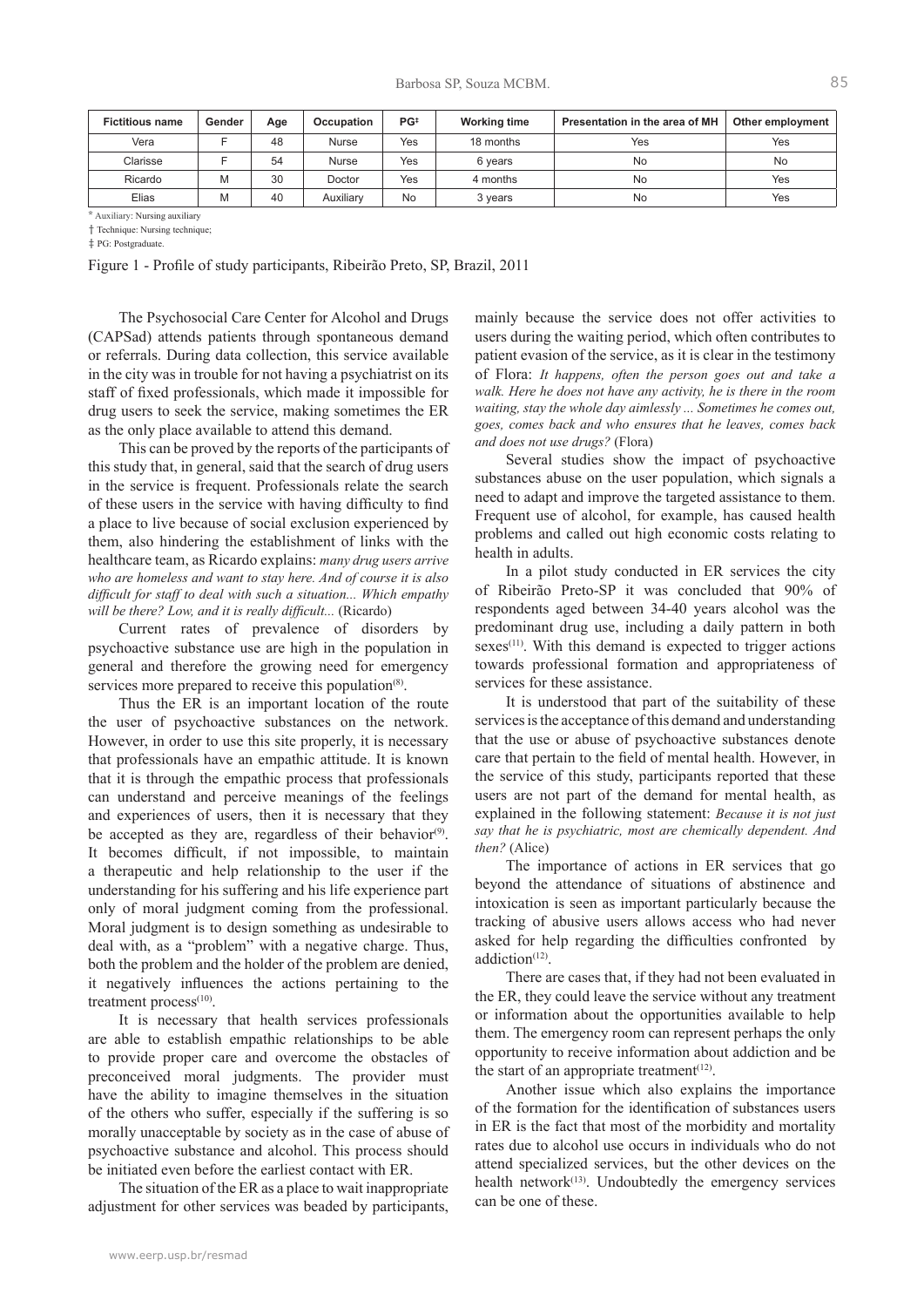Thus, identification of users with risk behaviors may facilitate the implementation of preventive strategies that have proven effectiveness and efficiency and lower costs by reducing the more severe clinical, which are more costly to the public health system $(13)$ . This identification could have as one of the places their own ER that routinely receives users, however it must have formation and understanding of the importance of such activity. This possible dissociation between substance use and care needs pertaining to the field of mental health can be due to the stereotype of unrest and violence given to patient with demand in mental health which is not associated in this service with users of substances as Elias reports: *the drug user is not even a psychiatric patient, is not it? He arrives quiet, he does not arrive agitated, you know? I saw a few that arrived here agitated, most of them arrive with chest pain and tachycardia. (Elias)*

In one study<sup>(14)</sup> with the nursing staff of the emergency room of a general hospital, they reported that these situations of violence in the service are most often related to users under the influence of psychoactive substances. In the current study on the difficulties encountered during services rendered to users of psychoactive substances they report to be a local sought by the family as a possible support for themselves and the user, as the following quote: *The user makes use of illicit substances and is away from home for a long time, then the family, when can find him, bring the user to try some help to stop the use of these substances.* (Regina)

Although the service is a place where the demand for drug users is large, it is clear that professionals do not have adequate formation to perform service to this population, which is recognized by Heloise: *No, is not the same ... It's a bit like, for example, I in my case, I feel a bit confused on how to attend the patient. I never know, for example, how to treat a patient in drug.* (Heloísa)

The formation, particularly of professional nursing category presents unfit for these can provide care for drug users $(15)$ , a fact that worries due to the importance of these professionals in health care, since they participate in the design process and implementation of prevention programs of health, including prevention of use and abuse of substances(16).

The difficulty of performing an appropriate approach is identified by professionals as a result of the limited availability of time, so can be suggested training for achievements of brief interventions  $(BI)^{(17)}$ . This could circumvent this obstacle, since these interventions is adapted for use in emergency rooms . The BI could still equip health professionals of ER to talk about substance use with patients of the service , a mistake they often make for believing that it is not be the appropriate place<sup> $(17)$ </sup>. It is also necessary to train professionals in order for them to understand that the information itself , in the case of substance use, is an important form of support $(16)$ . The use of BI in emergency room has been appointed as largest facilitator in the derivation of the specialized treatment in severe cases of alcohol dependence $(17)$ , reducing the risk of damage, chances and development conditions of the problems commonly observed as a result of substance  $use^{(13)}$ .

www.eerp.usp.br/resmad

The moment of criticizing or not the use of the substance by the user determines the professional performance. Regina explains that the interaction with the patient depends on what time he is: *If he came because he is a drug user, for example, and he wants to stop, he wants to treat the addiction, it is different. So can you talk...* (Regina)

There is a need for a integrated service network for dependent attendance and the emergency room is an important space where not only allows intervention in clinical problems due to substance use, but the awareness that the user can initiate the process of change $(14)$ .

In the period of motivation the individual feels more able to change behavior in relation to substance use and is more receptive to team performance $(17)$ . To take advantage of the motivation or even to sensitize users, one of the solutions identified in studies that could be used in ER would be the Brief Intervention (BI) which proved to be effective in people who have a risk and harmful consumption of alcohol. The BI is appropriate to apply in emergency care, which will require training of professionals. In this type of intervention the focus is to detect substance use and motivate changes<sup>(17)</sup>.

It appears that in the service of ER, where was developed the current study, there were not many qualified professionals to perform appropriate approaches to this clientele, and it was even clearly stated by the participants in the interviews.

The reports of delay in the process of vacancy for hospitalization in cases already evaluated by a psychiatrist and that require hospitalization are worrying. This is an alarming fact, especially because in the treatment of psychoactive substance use the motivation item is very important, and when users are motivated to start the treatment process, the delay, somehow misses the opportunity to carry out therapeutic work, since in the service there is not an activity or intervention provided to these users during this period of greatest hopes, which may contribute to the "escapes" of the service.

There is a pressing need for an integrated service network for dependent attendance, and the ER is an important space that allows intervention in clinical problems due to usage, and also the awareness so that the user can initiate the changing process<sup>(16)</sup>.

#### **Final considerations**

In relation to attendance of drug users it seemed clear from the content analysis of participants' speech that they are attended as users with demand in mental health. Professional conduct still seem to be guided by prejudice and moral judgments, inadequate attitudes of health professionals. These difficulties appeared to be from a professional formation unsuited to mental health care. This formation is required for professionals who deal with this demand in the service, as patients pass by them in moments of psychosis, intoxication or abstinence, among other situations in which the team should be prepared to welcome, attend, guide and to refer the patient if it is required for other general or specialized health services. It is worth highlighting the need for further studies on this